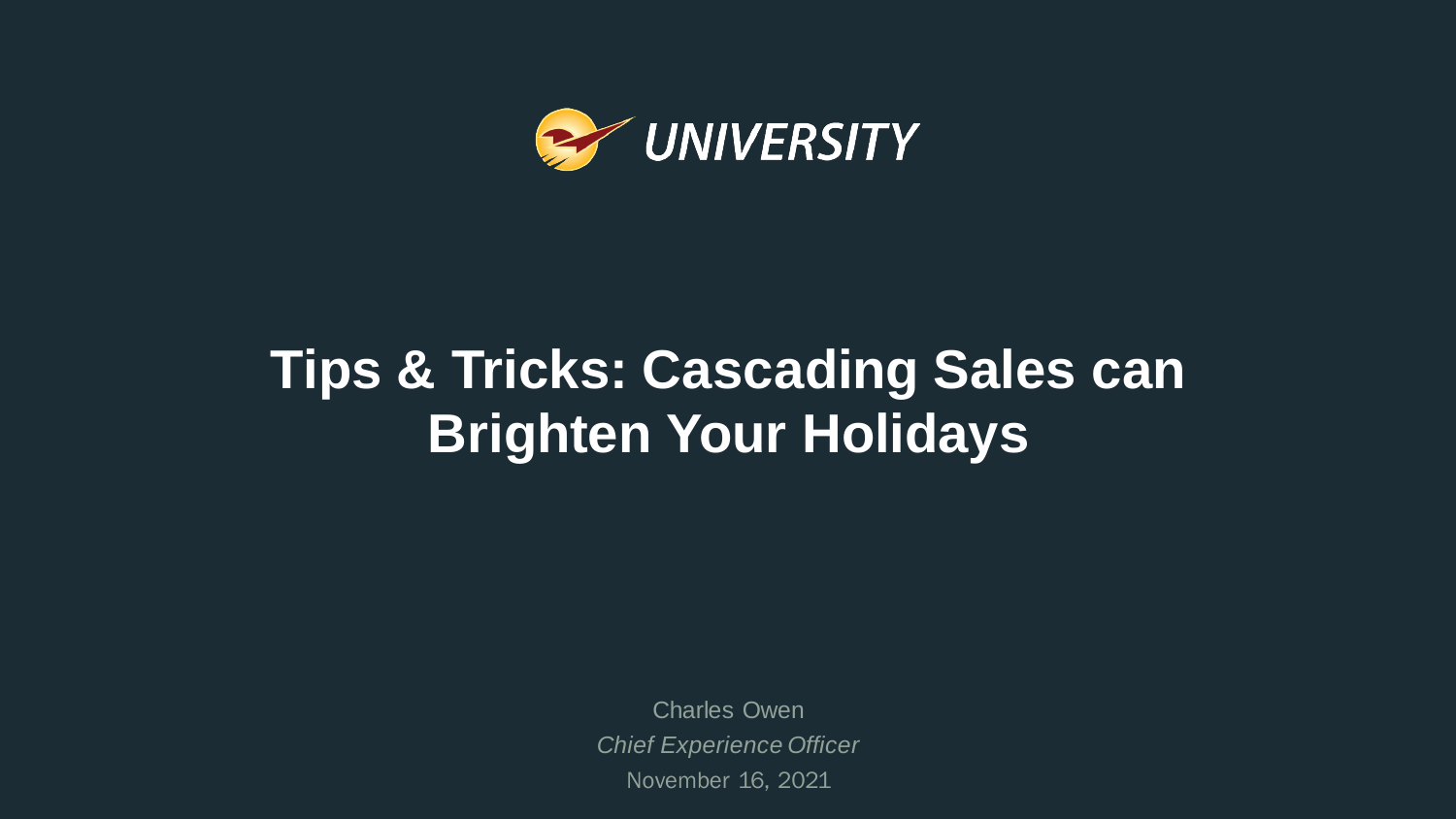

## *WHAT YOU'LL* LEARN

- What is a cascading sale?
- How do sales work in Paladin?
- Using cascading sales for close-outs during the holidays.
- How to:
	- Create a sales list.
	- Import items into the sale list.
	- Create a pricing plan.
	- Set up cascading pricing plans.
	- Print a sales report and export data for signs.
	- Print sale signs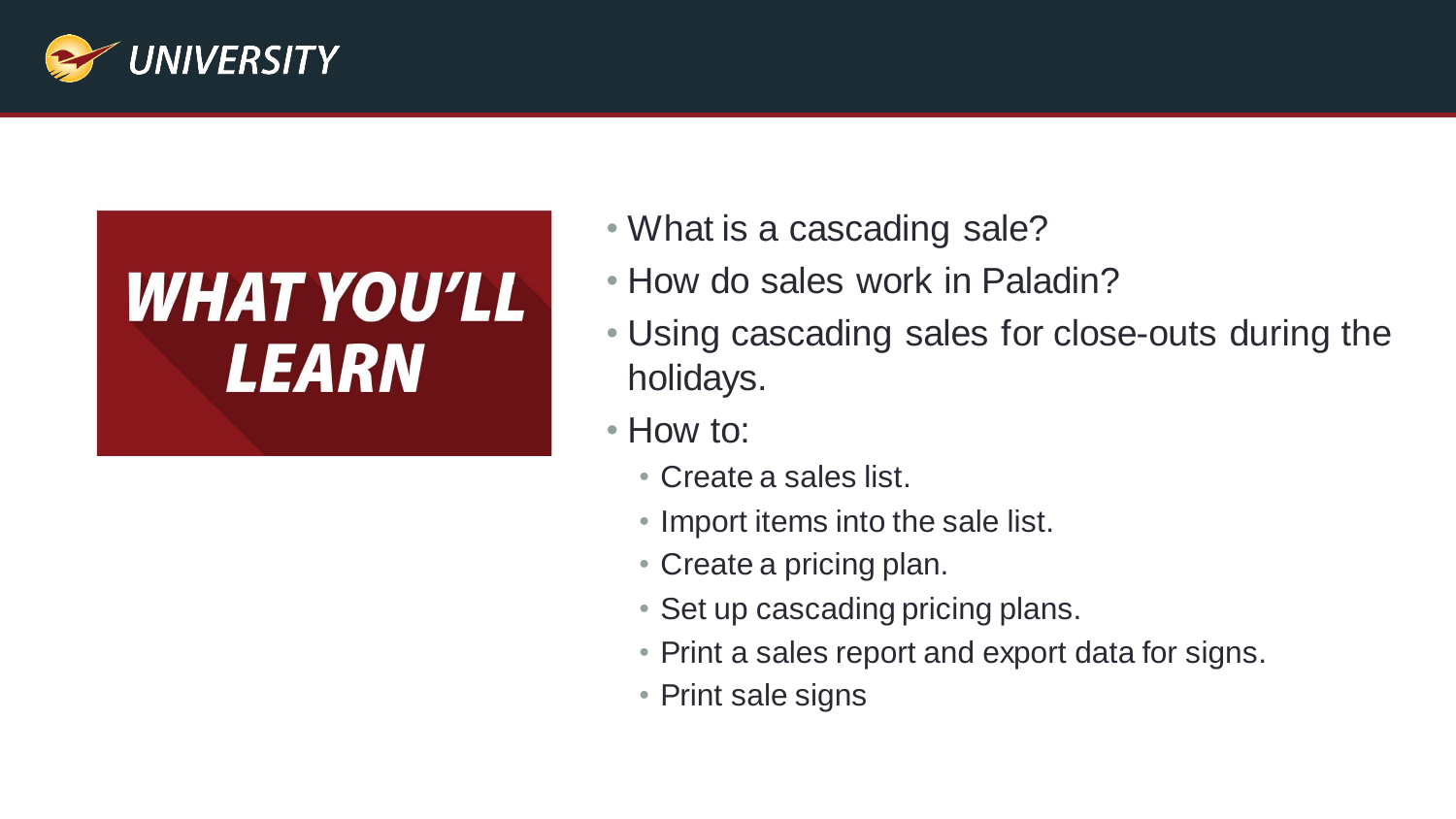

#### What is a cascading sale?



- A cascading sale offers progressive discounts on close-out items.
- Example:
	- Items start out at a 20% discount.
	- After two weeks, discount increases to 30%.
	- After two more weeks, discount increases to 50%.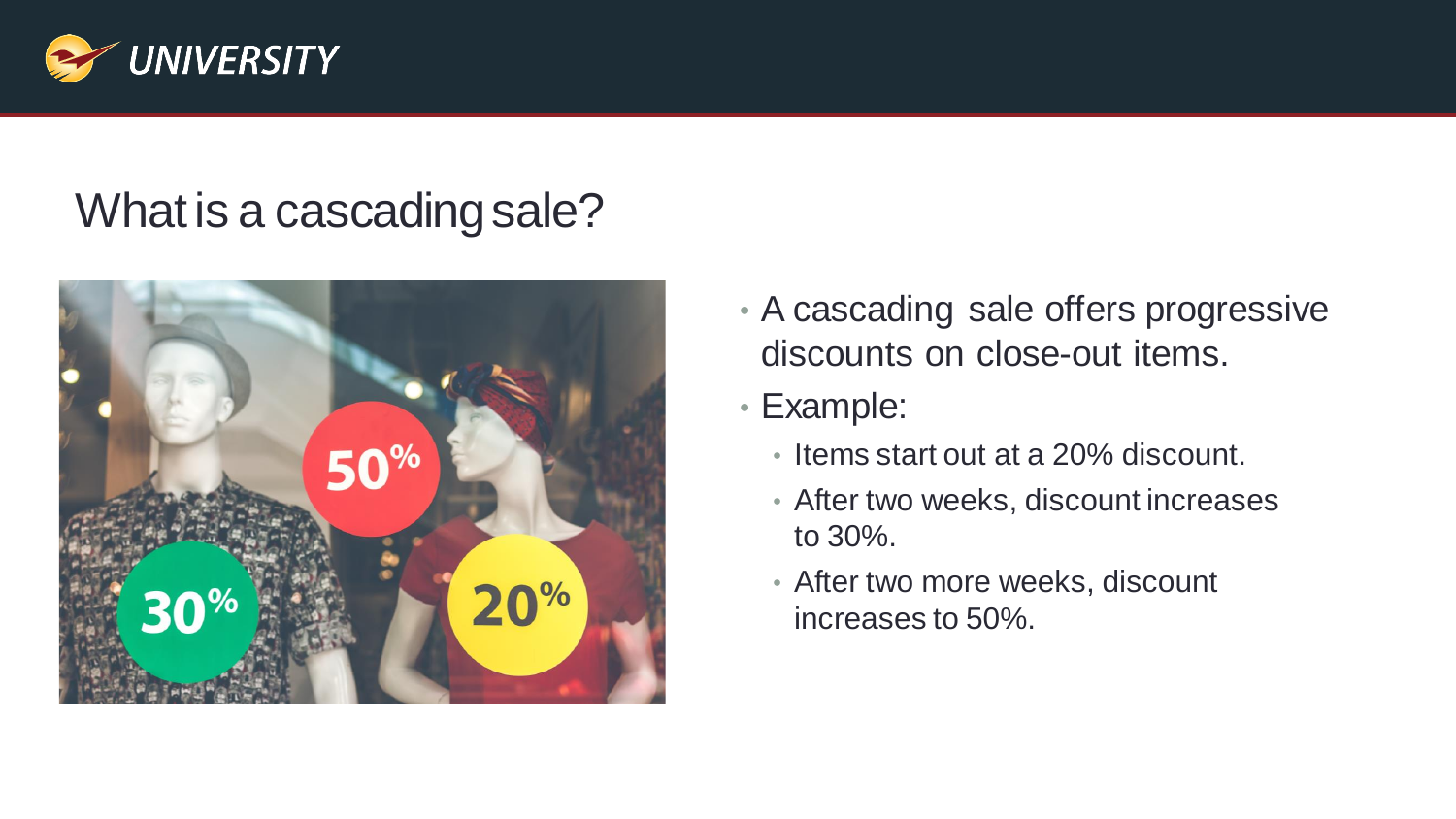

#### How do sales work in Paladin?

• Sale items can be contained in a "Sale List" and subject to rules set forth in the "Pricing Plan"

 $\sim$  or  $\sim$ 

• A "Pricing Plan" can be used without the need for a "Sale List" and include dept's, classes, supplier, etc.

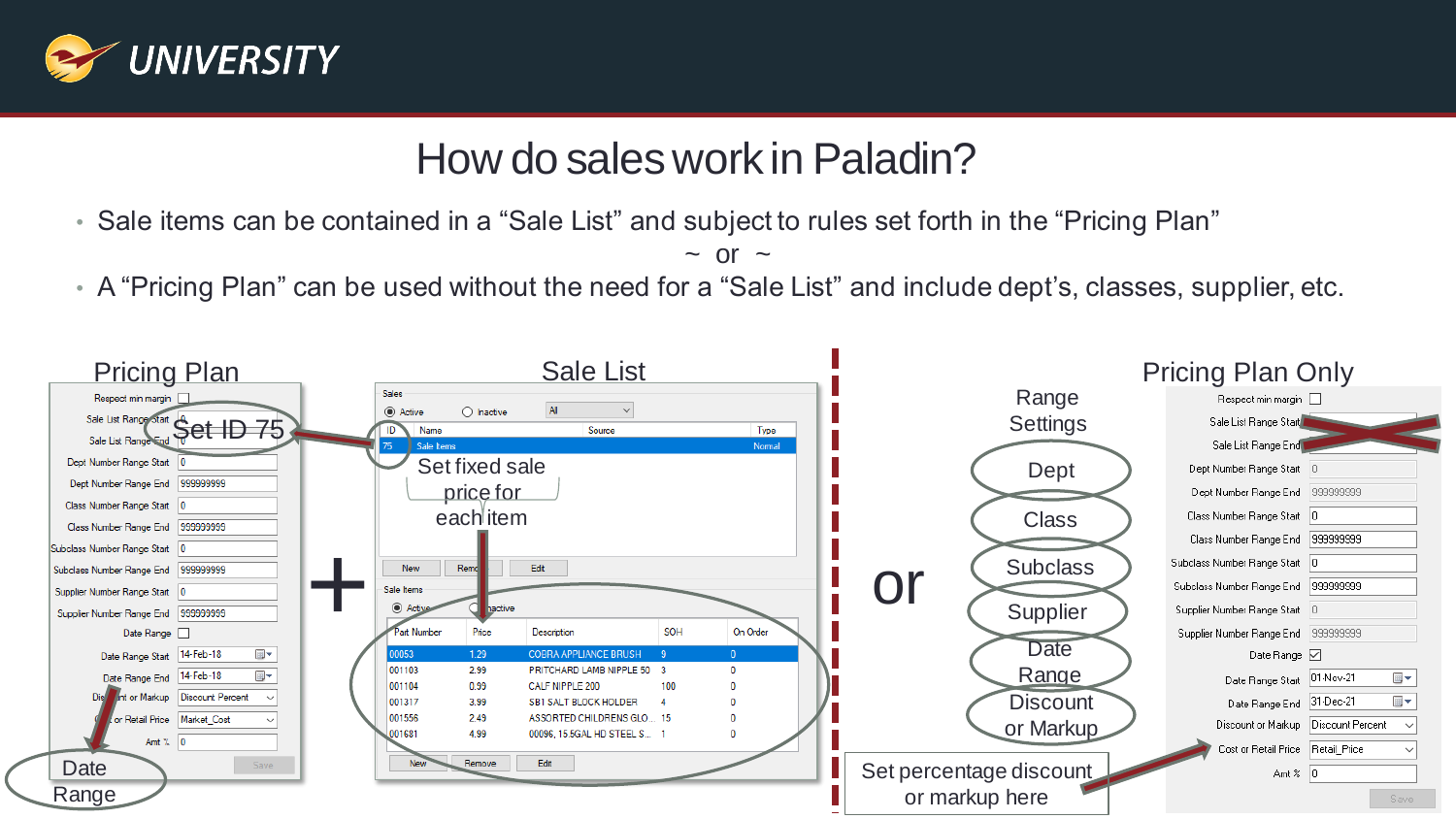

# Using cascading sales for



- close-outsduring the holidays Cascading sales are a great way to make sure the inventory purchased for the holidays are sold by the end of the calendar year.
	- They can be added (preprogrammed) into your Paladin system in advance of the season.
	- Sale signs can be generated in Paladin and used to promote the discounted products.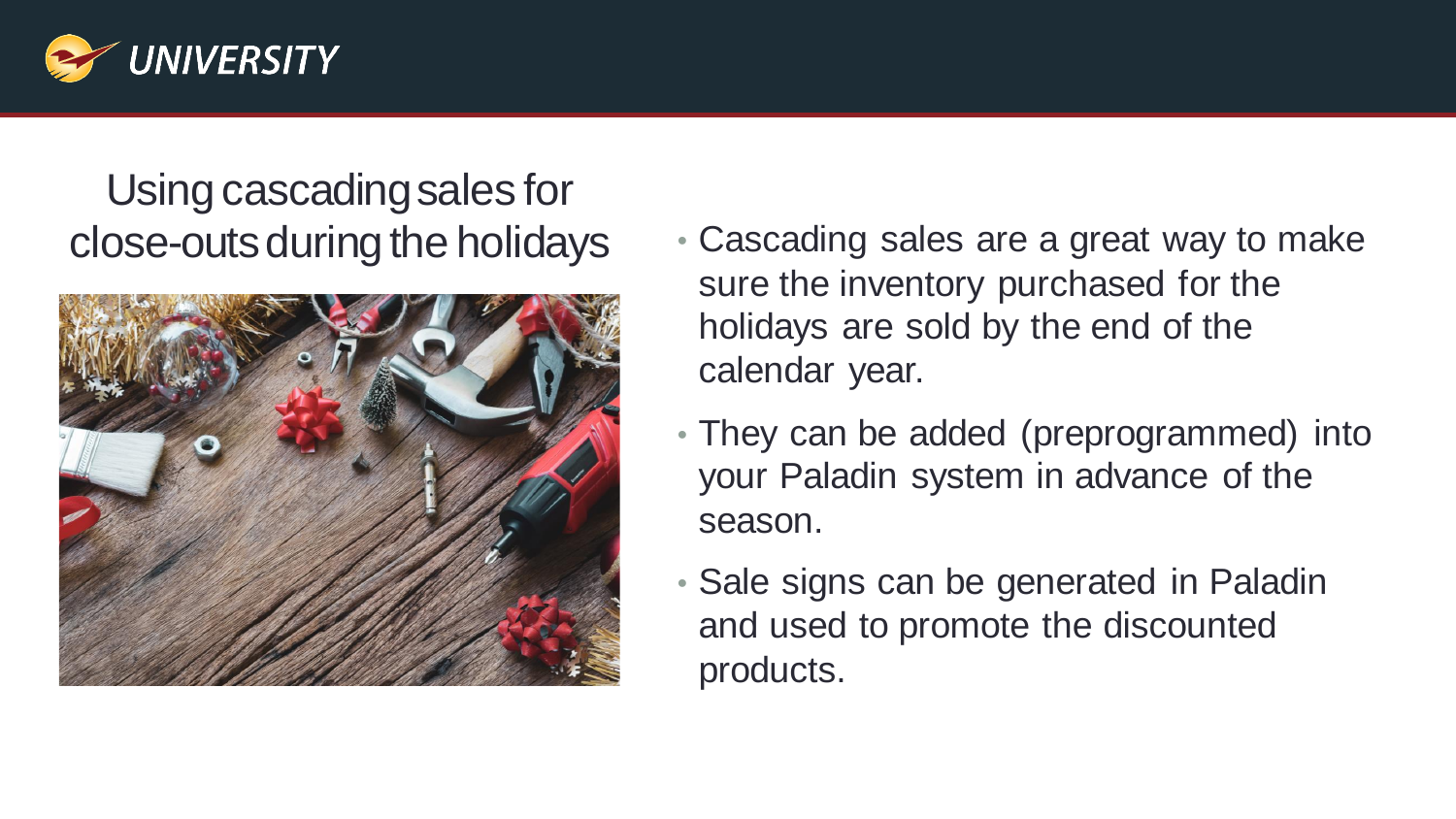

1

## How to create a sale list On the File menu, click **Setup**.

|                                                                                      |                     | Invoice (Local) Network   Secure   Accounting   ACH | Charity Class                                                                                                                   | Credit Card   Company   Customer Type   Data Archive   Delivery   Dept |                |   |             |               | Employees En                |
|--------------------------------------------------------------------------------------|---------------------|-----------------------------------------------------|---------------------------------------------------------------------------------------------------------------------------------|------------------------------------------------------------------------|----------------|---|-------------|---------------|-----------------------------|
| ExternalSync Forms Invoice (Store) KPI-NPS<br>Sale List Supplier Taxes Terminals U/M |                     | Loc                                                 | Min Margin   Network (Global)   PO Documents   Pharmacy   Pricing Plan   Receivables   Remote Access<br>Firearms   OLCC   Store |                                                                        |                |   |             |               |                             |
| Search Sales                                                                         |                     |                                                     |                                                                                                                                 |                                                                        |                |   |             |               |                             |
| Part Number                                                                          |                     |                                                     |                                                                                                                                 |                                                                        |                |   |             |               |                             |
|                                                                                      |                     |                                                     |                                                                                                                                 |                                                                        |                |   |             |               |                             |
|                                                                                      | Search              | Next >                                              |                                                                                                                                 |                                                                        |                |   |             |               |                             |
|                                                                                      |                     |                                                     |                                                                                                                                 |                                                                        |                |   |             |               |                             |
| Sales                                                                                |                     |                                                     |                                                                                                                                 |                                                                        |                |   |             |               |                             |
| Active                                                                               | $\bigcirc$ Inactive | All                                                 | $\checkmark$                                                                                                                    |                                                                        |                |   | Name        | lascading Sak |                             |
| ID<br>Name                                                                           |                     |                                                     | Source                                                                                                                          |                                                                        | Type           |   | ID          |               |                             |
|                                                                                      | Cascading Sale      |                                                     |                                                                                                                                 |                                                                        | Normal         |   | Source      |               |                             |
|                                                                                      |                     |                                                     |                                                                                                                                 |                                                                        |                |   |             |               |                             |
|                                                                                      |                     |                                                     |                                                                                                                                 |                                                                        |                |   | Type        | Normal        | $\checkmark$                |
|                                                                                      |                     |                                                     |                                                                                                                                 |                                                                        |                |   |             |               |                             |
|                                                                                      |                     |                                                     |                                                                                                                                 |                                                                        |                |   |             |               | Sale Reduces Taxable Amount |
|                                                                                      |                     |                                                     |                                                                                                                                 |                                                                        |                |   |             | Save          | Export                      |
|                                                                                      |                     |                                                     |                                                                                                                                 |                                                                        |                |   |             |               |                             |
|                                                                                      |                     |                                                     |                                                                                                                                 |                                                                        |                |   |             | Reset         | Import                      |
| New                                                                                  | Remove              | Edit                                                |                                                                                                                                 |                                                                        |                |   |             | Print         | Print Sign                  |
| Sale Items                                                                           |                     |                                                     |                                                                                                                                 |                                                                        |                |   |             |               |                             |
| Active                                                                               | $\bigcirc$ Inactive |                                                     |                                                                                                                                 |                                                                        |                |   |             |               |                             |
| Part Number                                                                          | Price               | Description                                         |                                                                                                                                 | SOH                                                                    | On Order       | ۸ | Part Number |               |                             |
|                                                                                      |                     |                                                     |                                                                                                                                 |                                                                        |                |   | Price       |               |                             |
| 100318                                                                               | 155.49              | 1/2HP CHAIN DRIVE OPENER.                           |                                                                                                                                 | $^{-1}$                                                                | $\overline{0}$ |   |             |               |                             |
| 100323                                                                               | 3.29                | BRN SLIP JOINT GUTTER                               |                                                                                                                                 | 4                                                                      | 0              |   |             |               |                             |
| 100366                                                                               | 2.09                | BRN ELBOW DOWNSPOUT                                 |                                                                                                                                 | 3                                                                      | $\Omega$       |   |             | Save          |                             |
| 100374<br>100382                                                                     | 1.79<br>3.59        | BRN DOWNSPOUT BRACKET                               |                                                                                                                                 | 6<br>-2                                                                | 0<br>0         |   |             | Reset         | Print Sign                  |
| 100599                                                                               | 9.99                | BRN DOWNSPOUT COUPLER<br>10' BRN VINYL DOWNSPOUT    |                                                                                                                                 | 4                                                                      | 0              |   |             |               |                             |

- 1. In the **Paladin Configuration** window, click the **Sale List** tab.
- 2. In the **Sales** section, click **New**.
- 3. In the **Name** box, enter a name for the sale.
- 4. In the **ID** box, enter a unique ID number and save it for future reference.
- 5. To add sale items, click **New** under the **Sale Items** pane below.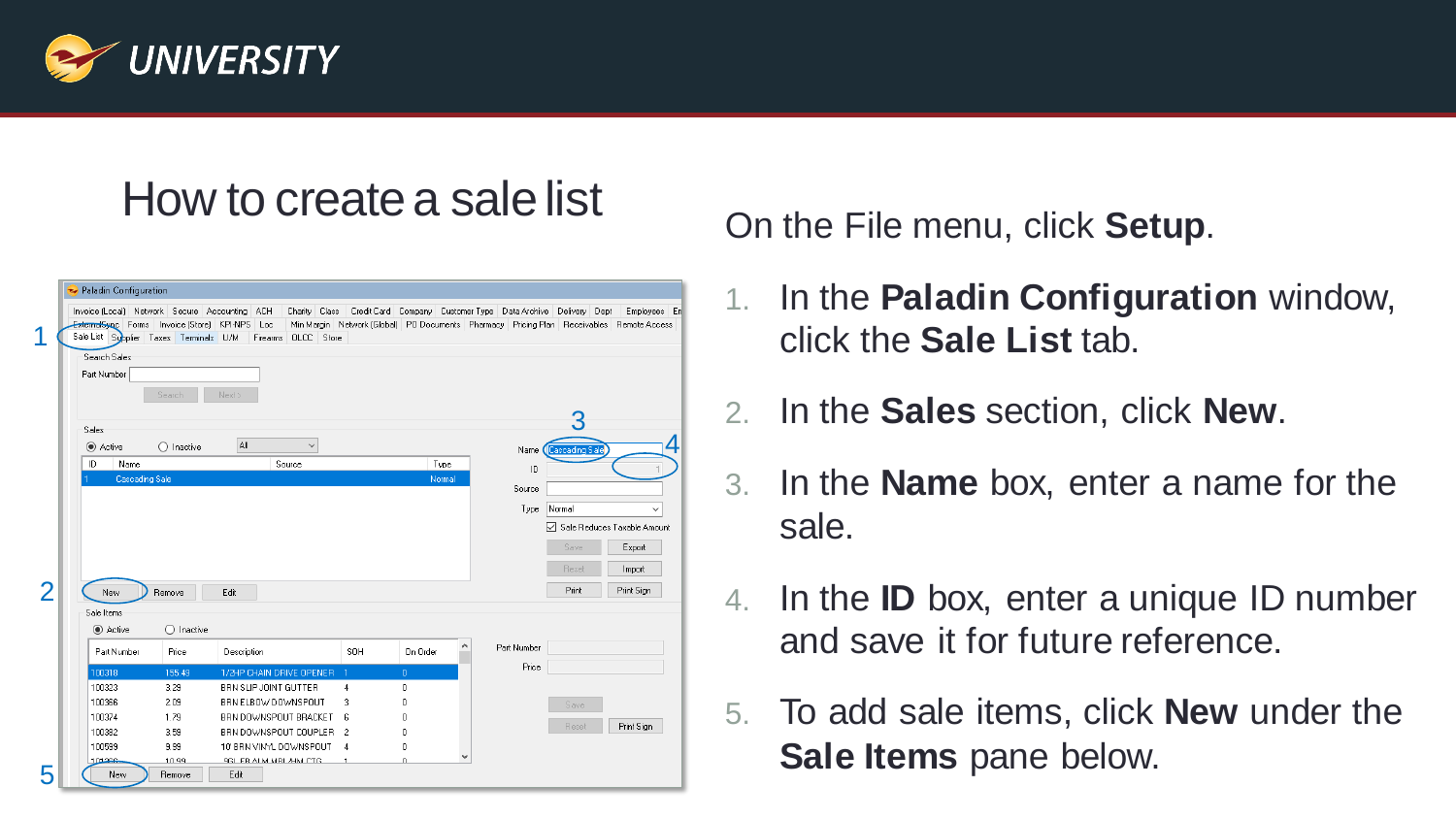

# How to import items

|                                                | Invoice (Local) Network Secure Accounting ACH          | Charity Class                 |              | Credit Card   Company   Customer Type   Data Archive   Delivery   Dept                   |   |             |                | Employees En                |
|------------------------------------------------|--------------------------------------------------------|-------------------------------|--------------|------------------------------------------------------------------------------------------|---|-------------|----------------|-----------------------------|
|                                                | ExternalSync   Forms   Invoice (Store)   KPI-NPS   Loc |                               |              | Min Margin Network (Global) PO Documents Pharmacy Pricing Plan Receivables Remote Access |   |             |                |                             |
|                                                | Sale List Supplier Taxes Terminals U/M                 | Firearms   OLCC   Store       |              |                                                                                          |   |             |                |                             |
| Search Sales                                   |                                                        |                               |              |                                                                                          |   |             |                |                             |
| Part Number                                    |                                                        |                               |              |                                                                                          |   |             |                |                             |
|                                                | Search                                                 | Next >                        |              |                                                                                          |   |             |                |                             |
|                                                |                                                        |                               |              |                                                                                          |   |             |                |                             |
| Sales                                          |                                                        |                               |              |                                                                                          |   |             |                |                             |
| Active                                         | $\bigcirc$ Inactive                                    | All<br>$\checkmark$           |              |                                                                                          |   | Name        | Cascading Sale |                             |
| ID<br>Name                                     |                                                        | Source                        |              | Type                                                                                     |   | ID          |                |                             |
| Cascading Sale                                 |                                                        |                               |              | Normal                                                                                   |   |             |                |                             |
|                                                |                                                        |                               |              |                                                                                          |   | Source      |                |                             |
|                                                |                                                        |                               |              |                                                                                          |   | Type        | Normal         | $\check{ }$                 |
|                                                |                                                        |                               |              |                                                                                          |   |             |                |                             |
|                                                |                                                        |                               |              |                                                                                          |   |             |                | Sale Reduces Taxable Amount |
|                                                |                                                        |                               |              |                                                                                          |   |             |                |                             |
|                                                |                                                        |                               |              |                                                                                          |   |             | Save           | Export                      |
|                                                |                                                        |                               |              |                                                                                          |   |             | Reset          | Import                      |
|                                                |                                                        |                               |              |                                                                                          |   |             | Print          | Print Sign                  |
| New                                            | Remove                                                 | Edit                          |              |                                                                                          |   |             |                |                             |
| Sale Items                                     |                                                        |                               |              |                                                                                          |   |             |                |                             |
| <b>●</b> Active                                | $\bigcirc$ Inactive                                    |                               |              |                                                                                          |   |             |                |                             |
| Part Number                                    | Price                                                  | Description                   | SOH          | On Order                                                                                 | ۸ | Part Number |                |                             |
| 100318                                         | 155.49                                                 | 1/2HP CHAIN DRIVE OPENER      | $\mathbf{1}$ | $\overline{0}$                                                                           |   | Price       |                |                             |
|                                                | 3.29                                                   | BRN SLIP JOINT GUTTER         | 4            | 0                                                                                        |   |             |                |                             |
|                                                | 2.09                                                   | BRN ELBOW DOWNSPOUT           | 3            | 0                                                                                        |   |             | Save           |                             |
|                                                | 1.79                                                   | BRN DOWNSPOUT BRACKET         | 6            | 0                                                                                        |   |             |                |                             |
|                                                | 3.59                                                   | BRN DOWNSPOUT COUPLER         | 2            | 0                                                                                        |   |             | Reset          | Print Sign                  |
| 100323<br>100366<br>100374<br>100382<br>100599 | 9.99                                                   | 10' BRN VINYL DOWNSPOUT       | 4            | 0                                                                                        |   |             |                |                             |
| 101366                                         | 10.99                                                  | <b>GGL ER ALM MRL /HM CTG</b> | 1.           | $\Omega$                                                                                 |   |             |                |                             |

into a sale list <sup>Optional</sup> method for creating a sale list:

- 1. In the **Sale List** box, click on **Import** and select the file containing the sale items.
	- To create a sale list, use Excel or Notepad.
	- Create 2 columns with a header for each column like; "PartNumber" and "SalePrice."
	- Save as a file (.txt)
	- This is a fast and easy method for creating and importing a sale list.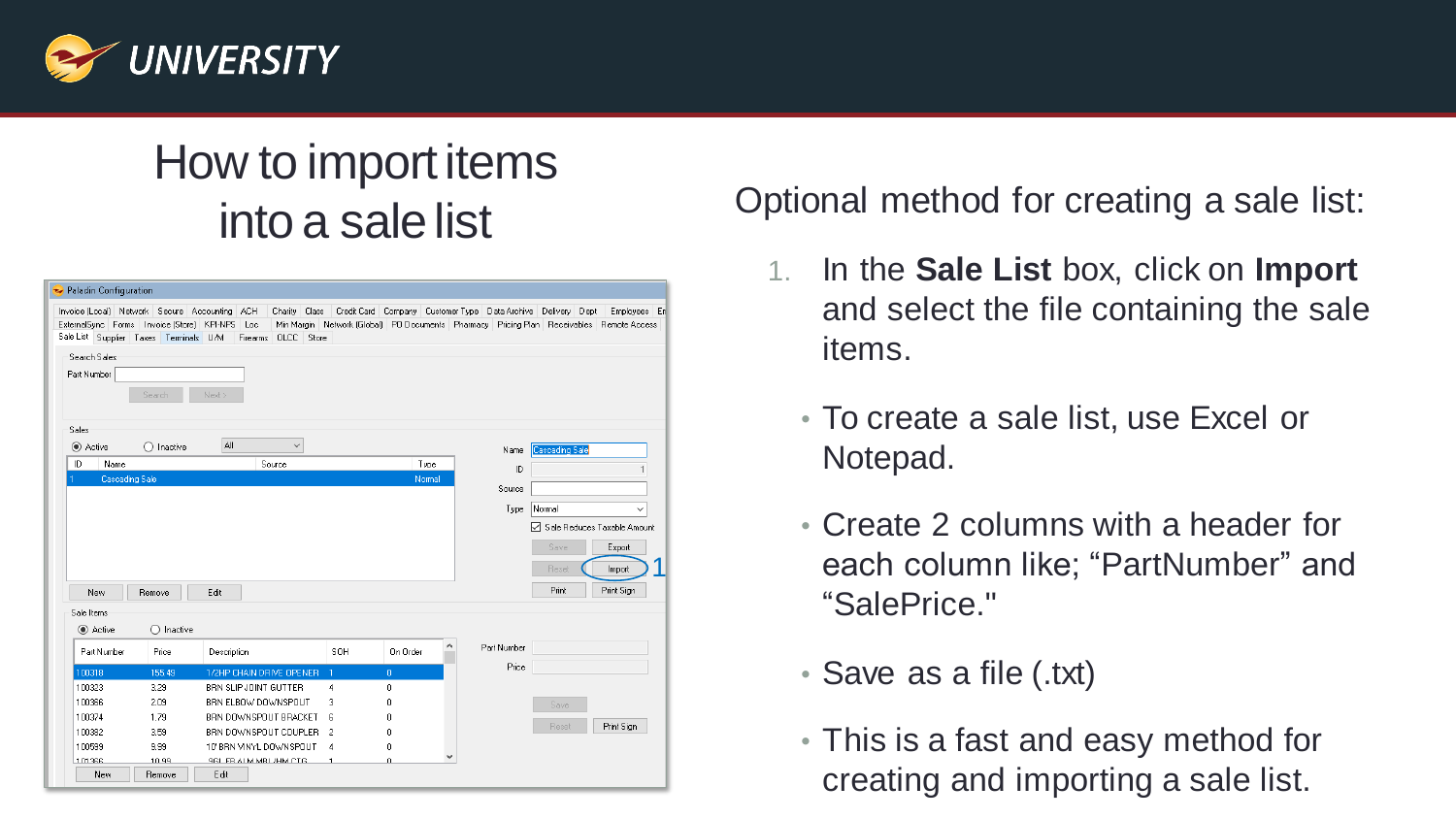

#### How to create a pricing plan

| Part Number                                    | Price                                     | Description                   | SOH          | On Order       | Α |
|------------------------------------------------|-------------------------------------------|-------------------------------|--------------|----------------|---|
|                                                |                                           |                               |              |                |   |
| 100318                                         | 155.49                                    | 1/2HP CHAIN DRIVE OPENER      | $\mathbf{1}$ | $\overline{0}$ |   |
| 100323                                         | 3.29                                      | BRN SLIP JOINT GUTTER         | 4            | 0              |   |
| 100366                                         | 2.09                                      | BRN ELBOW DOWNSPOUT           | 3            | 0              |   |
| 100374                                         | 1.79                                      | BRN DOWNSPOUT BRACKET         | 6            | 0              |   |
| 100382                                         | 3.59                                      | BRN DOWNSPOUT COUPLER         | 2            | 0              |   |
| 100599                                         | 9.99                                      | 10'BRN VINYL DOWNSPOUT        | 4            | 0              |   |
| 101366                                         | 10.99                                     | <b>9GL FRIALM MRL /HM CTG</b> | 1            | $\Omega$       |   |
| <b>New</b>                                     | Remove                                    | Edit                          |              |                |   |
| Name                                           |                                           | Start Date                    | End Date     |                |   |
|                                                |                                           |                               |              |                |   |
| Create New Pricing Plan<br>Sales Configuration | Include sales in Order Needs calculations | Edit                          |              |                |   |

- 1. To create a pricing plan and activate the sale you just created, from the **Sale List**, scroll to the **Pricing Plans** pane at the bottom and click **Create New Pricing Plan**.
- 2. You will be taken to the **Pricing Plan** tab.
- 3. Otherwise, from the **Paladin Configuration** window, click the **Pricing Plan** tab.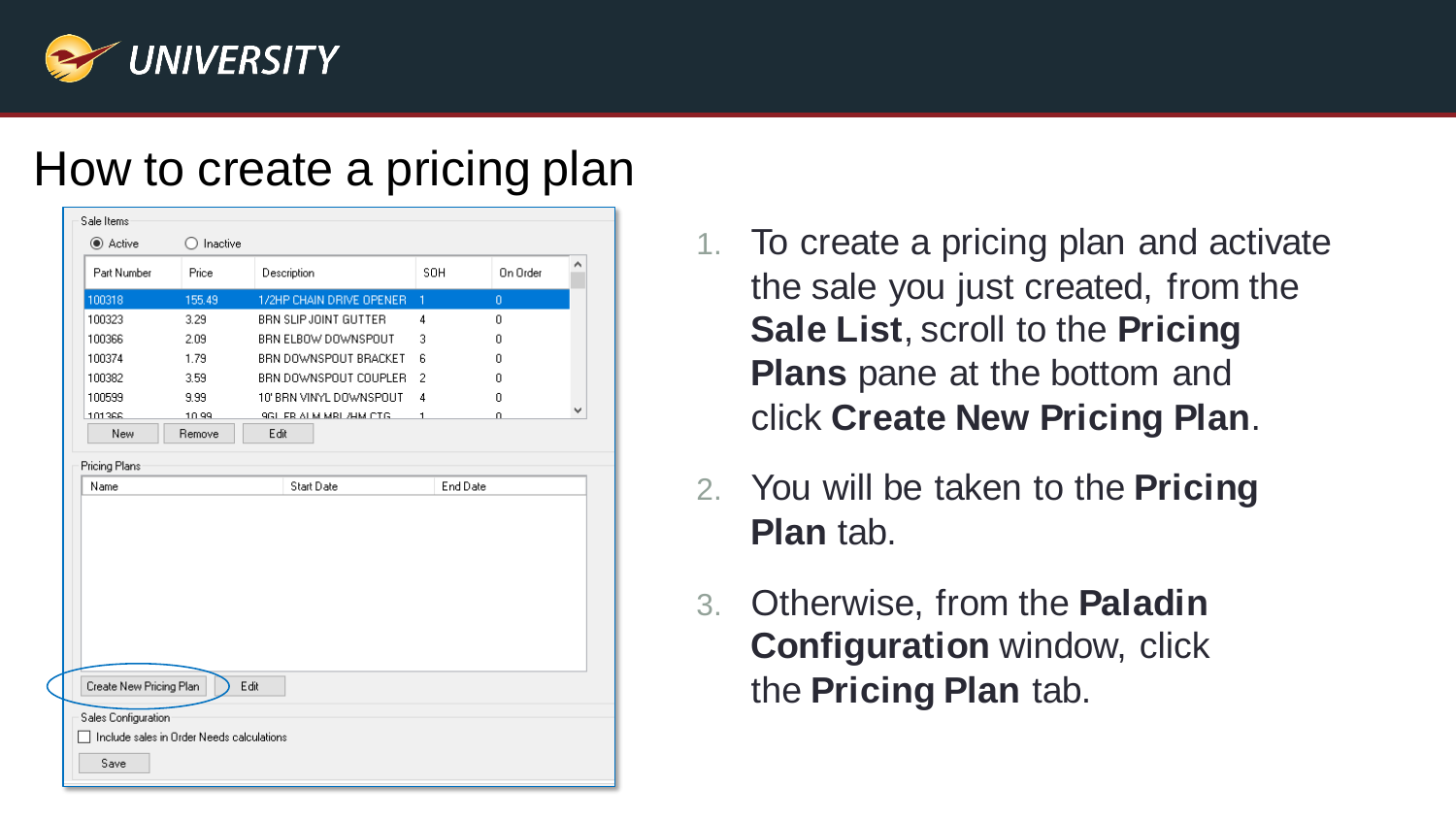

|   |                                                |                                                                            |                                  | How to create a pricing plan |
|---|------------------------------------------------|----------------------------------------------------------------------------|----------------------------------|------------------------------|
|   | Pricing Plans<br>Active<br>$\bigcirc$ Inactive | Name                                                                       | Cascading Pricing Plan           |                              |
|   | ΑI                                             | Apply to all transactions $\vartriangledown$<br>Limit to Rewards Customers |                                  |                              |
|   | Search:<br>Name                                | Enable Pricing Plan<br>Number<br>Zone<br>☑<br>-1                           | Store Name<br>Gambles Do It Best |                              |
|   | Cascading Pricing Plan                         |                                                                            |                                  |                              |
|   |                                                | Respect min margin                                                         |                                  | Advanced Settings            |
|   |                                                | Sale List Range Start                                                      | 11                               | Enable Advanced Settings     |
| 1 | New<br>Remove                                  | Sale List Range End                                                        | 11                               |                              |
|   | Customers with this pricing plan               | Dept Number Range Start                                                    | 0                                |                              |
|   | Account #<br>Name                              | Dept Number Range End                                                      | 999999999                        |                              |
|   |                                                | Class Number Range Start                                                   | 0                                |                              |
|   |                                                | Class Number Range End                                                     | 999999999                        |                              |
|   |                                                | Subclass Number Range Start                                                | 10                               |                              |
|   |                                                | Subclass Number Range End                                                  | 999999999                        |                              |
|   |                                                | Supplier Number Range Start                                                | $\vert 0 \vert$                  |                              |
|   |                                                | Supplier Number Range End                                                  | 999999999                        |                              |
|   |                                                | Date Range $\boxdot$                                                       |                                  |                              |
|   | Remove                                         | 5<br>Date Range Start                                                      | 01-Nov-21<br>▦▾                  |                              |
|   |                                                | Date Range End                                                             | 31-Dec-21<br>▦▾                  |                              |
|   |                                                | Discount or Markup                                                         | Discount Percent<br>$\checkmark$ |                              |
|   |                                                | Cost or Retail Price                                                       | Retail Price                     |                              |
|   |                                                | Amt %                                                                      | 10                               |                              |
|   |                                                |                                                                            | Save                             | Reset                        |

#### 1. In the **Pricing Plans** section, click **New.**

2. In the **Name** box, enter a name for the pricing plan.

Note: The name can be a maximum of 30 characters.

#### 2. Check box **Apply to all transactions**.

- 3. When pressing the **Create** new pricing plan from the **Sale List**, the Sale List Range Starting and Ending ID will be added automatically. Otherwise enter a sale list starting and ending **ID**, matching the sale list ID.
- 4. Optionally, you can set a date range.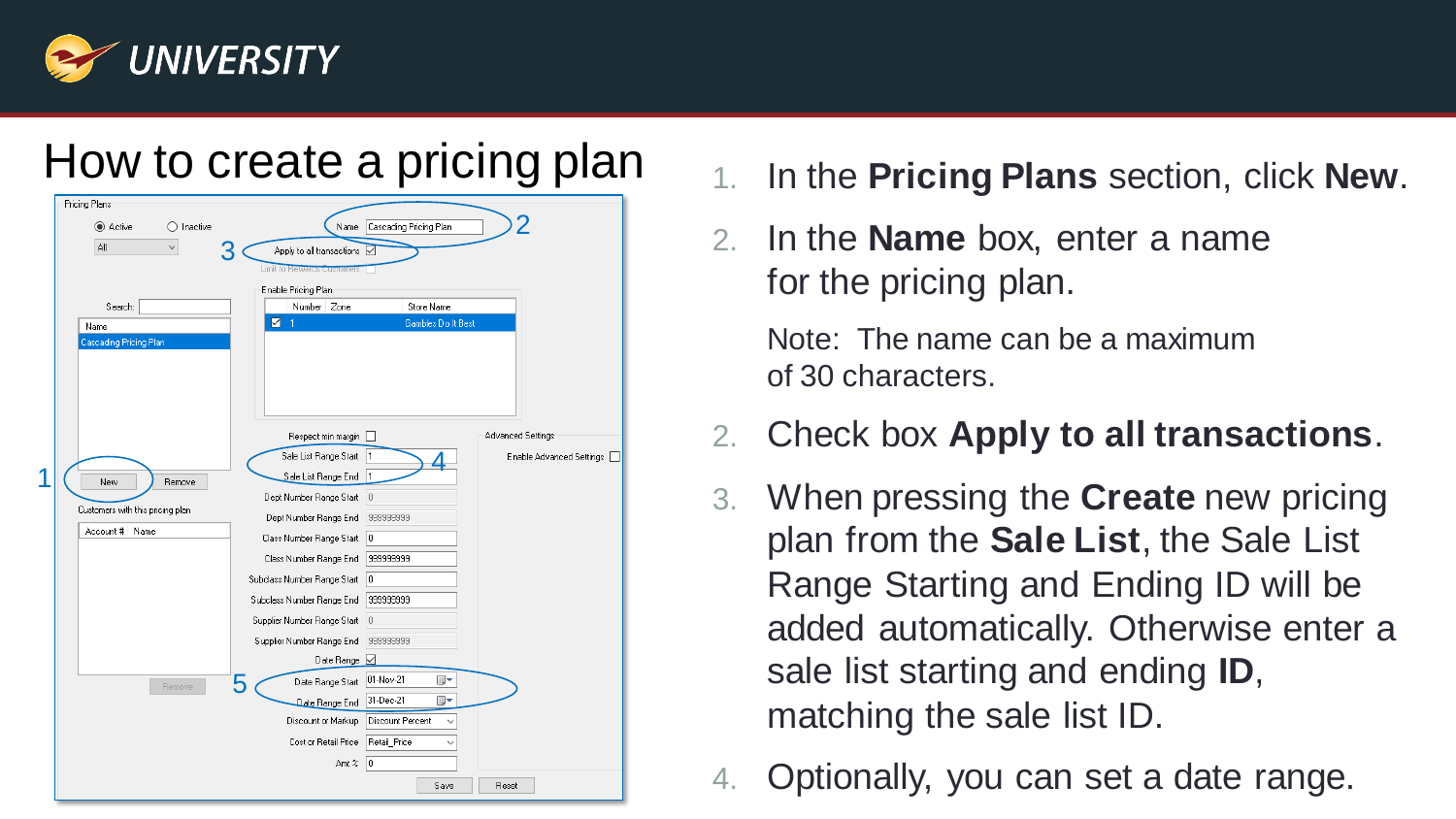

## How to setup cascading pricing plans



To have an effective close-out sale, you can set up a series of **pricing plans** referencing a series of **sale lists**.

Examples:

Pricing plan No. 1

Sale list No. 1 with 20% discount

Start date December  $1<sup>st</sup> - 10<sup>th</sup>$ .

Pricing plan No. 2

Sale list No. 2 with 30% discount

Start date December  $11^{th} - 17^{th}$ .

Pricing plan No. 3 Sale list No. 3 with 50% discount Start date December 18<sup>th</sup> – 31<sup>st</sup>.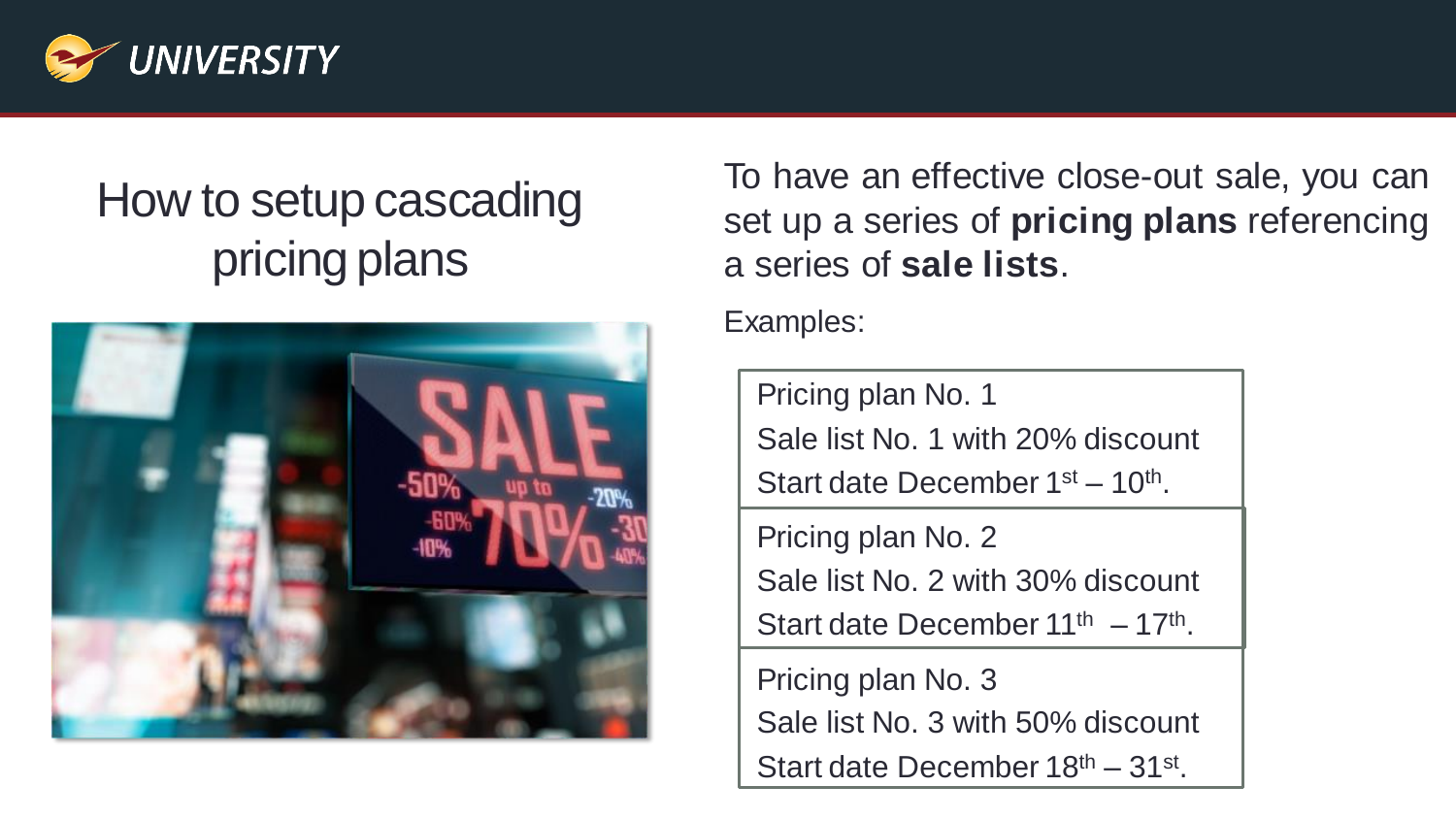

#### How to print a sales report and export data for signs

| Line Num                 | Part Number                                                                                                                   | Description                  | <b>SOH</b> | Retail Price                                         | Sale Price                  |
|--------------------------|-------------------------------------------------------------------------------------------------------------------------------|------------------------------|------------|------------------------------------------------------|-----------------------------|
| 1                        | 100318                                                                                                                        | 1/2HP CHAIN DRIVE OPENER     | 1.00       | \$179.99                                             | \$155.49                    |
| $\overline{\phantom{a}}$ | 100323                                                                                                                        | BRN SLIP JOINT GUTTER        | 4.00       | \$6.49                                               | \$3.29                      |
| 3                        | 100366                                                                                                                        | <b>BRN ELBOW DOWNSPOUT</b>   | 3.00       | \$4.29                                               | \$2.09                      |
| 4                        | 100374                                                                                                                        | BRN DOWNSPOUT BRACKET        | 6.00       | \$3.49                                               | \$1.79                      |
| Sales                    |                                                                                                                               |                              |            |                                                      |                             |
| <b>Sale Sign Export</b>  |                                                                                                                               |                              | Cancel     | Cascading Sale<br>Vame<br>$\boxed{\mathbf{x}}$<br>ID |                             |
|                          |                                                                                                                               |                              |            | purce                                                |                             |
|                          |                                                                                                                               | <b>Export Data for Signs</b> |            | Normal<br>Type                                       |                             |
|                          |                                                                                                                               |                              |            |                                                      | Sale Reduces Taxable Amount |
| Start Date:              | 12-Nov-21<br>画                                                                                                                |                              |            | Save<br>Recei                                        | Export                      |
| End Date:                | 画<br>13-Nov-21                                                                                                                |                              |            | Print                                                | Import<br>Print Sign        |
|                          |                                                                                                                               |                              |            |                                                      |                             |
|                          |                                                                                                                               |                              |            |                                                      |                             |
|                          | $\textcircled{\textcircled{\small{\textsf{Append}}}}$ to File $\textcircled{\textcircled{\small{\textsf{1}}}}$ Dverwrite File |                              |            | umber<br>Price                                       |                             |
|                          | C:\PaladinPOS\export\SaleSign.txt                                                                                             |                              |            |                                                      |                             |
|                          |                                                                                                                               |                              |            | Save                                                 |                             |
|                          |                                                                                                                               |                              |            | Reset                                                | Print Sign                  |
|                          |                                                                                                                               |                              | <b>OK</b>  |                                                      |                             |
| New                      | Remove                                                                                                                        | Edit                         |            |                                                      |                             |

- 1. On the **File** menu, click **Setup**.
- 2. In **Paladin Configuration,** click the **Sale List** tab, then select a print option:
- 3. To print a report listing all sale items: Click **Print** in the **Sales** pane.
- 4. For a sale sign for a selected sale including all items, in the **Sales** pane click **Print Sign**.
- 5. To print a sale sign for the selected item: In the **Sale Items** pane, click **Print Sign**.
- 6. Enter date range of the sale.
- 7. Click **OK**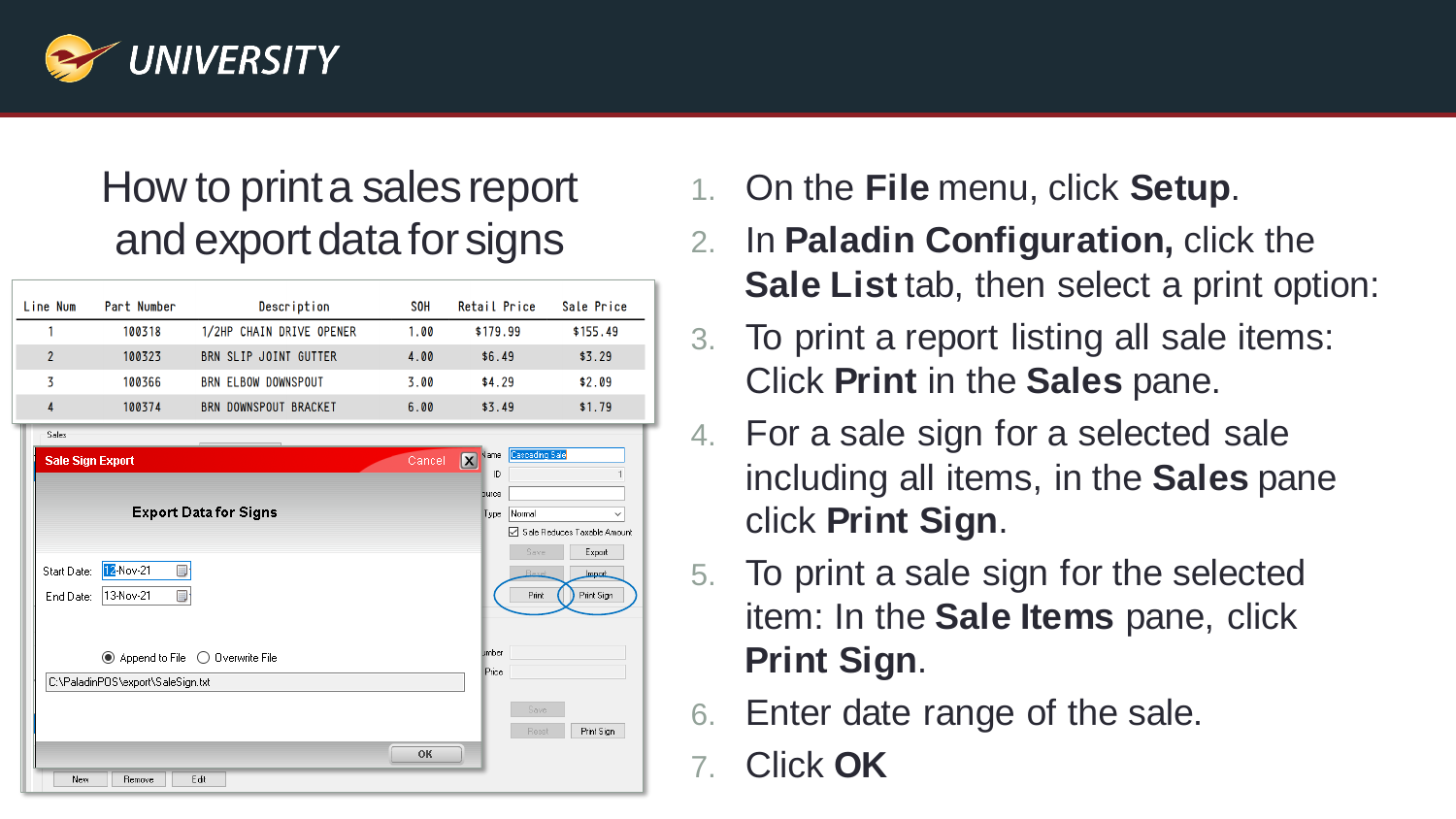



#### How to print sale signs

- 1. Click **Reports** on the menu bar in Paladin.
- 2. Select **MS Access Templates.**
- 3. Select **Sales Signs** .
- 4. Select desired sale sign size and type.

**Note:** See the LTSR Catalog in Paladin knowledgebase to view all sign types.

- 5. Click **Print**
- 6. Click **Close**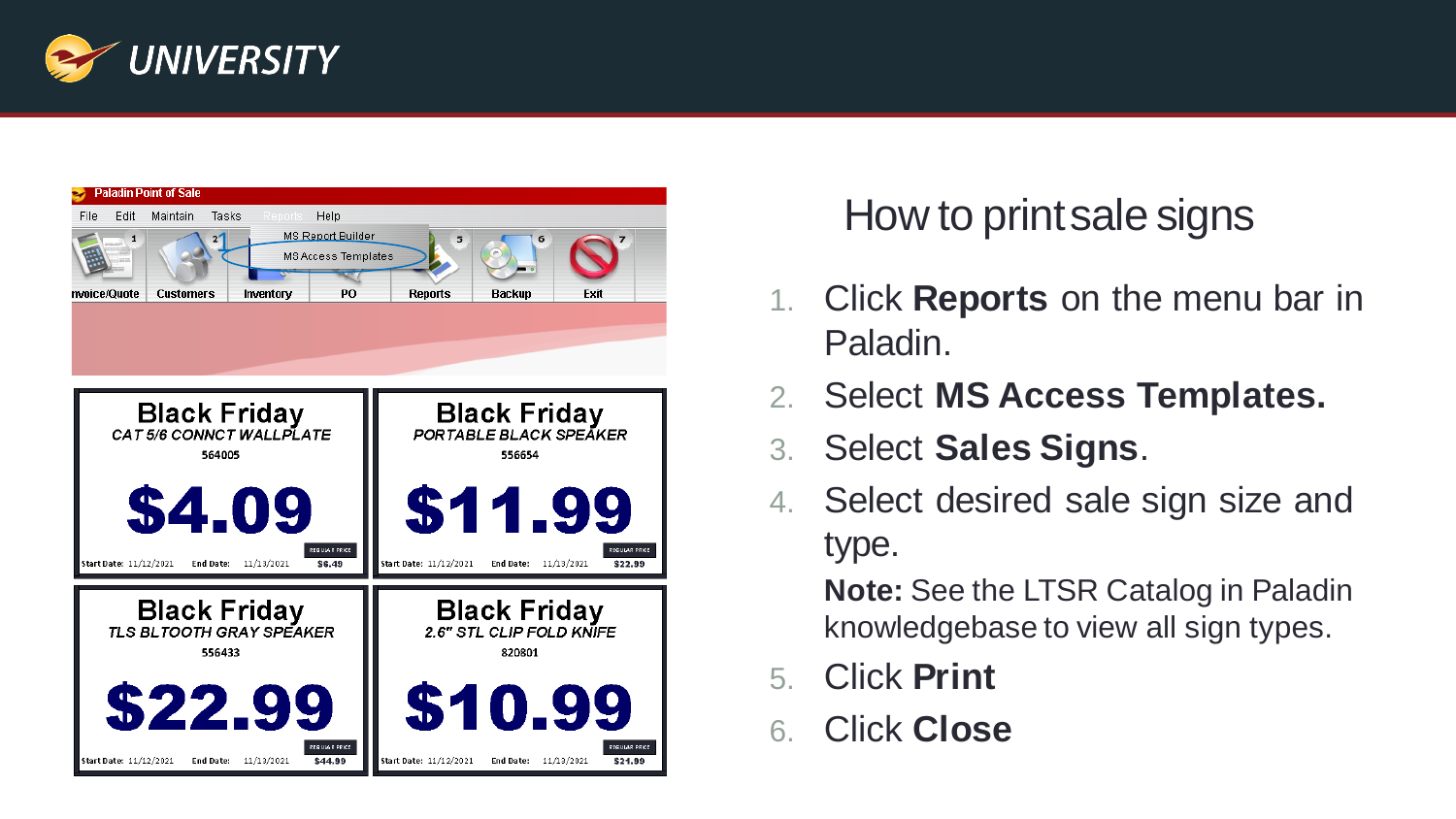

## Options for setting up a pricing plan without a sale list

| Sale numbers              | In the Sale Number Date Range Start and End boxes, enter<br>the range of sales to which the pricing plan applies.                                                                                                                 |
|---------------------------|-----------------------------------------------------------------------------------------------------------------------------------------------------------------------------------------------------------------------------------|
| Department numbers        | In the Dept Number Range Start and End boxes, enter the<br>supplier number range.                                                                                                                                                 |
| Supplier numbers          | In the Supplier Number Range Start and End boxes enter<br>the supplier number range.                                                                                                                                              |
| <b>Class numbers</b>      | In the Class Number Range Start and End boxes, enter the<br>class.                                                                                                                                                                |
| Date range                | In the Date Range Start and End lists, select the date.                                                                                                                                                                           |
| Basic percentage discount | In the Discount or Markup list, select Discount Percent.<br>$\bullet$<br>In the Cost or Retail Price list, select the type of cost or<br>$\bullet$<br>price.<br>In the <b>Amt%</b> box, enter the percentage amount.<br>$\bullet$ |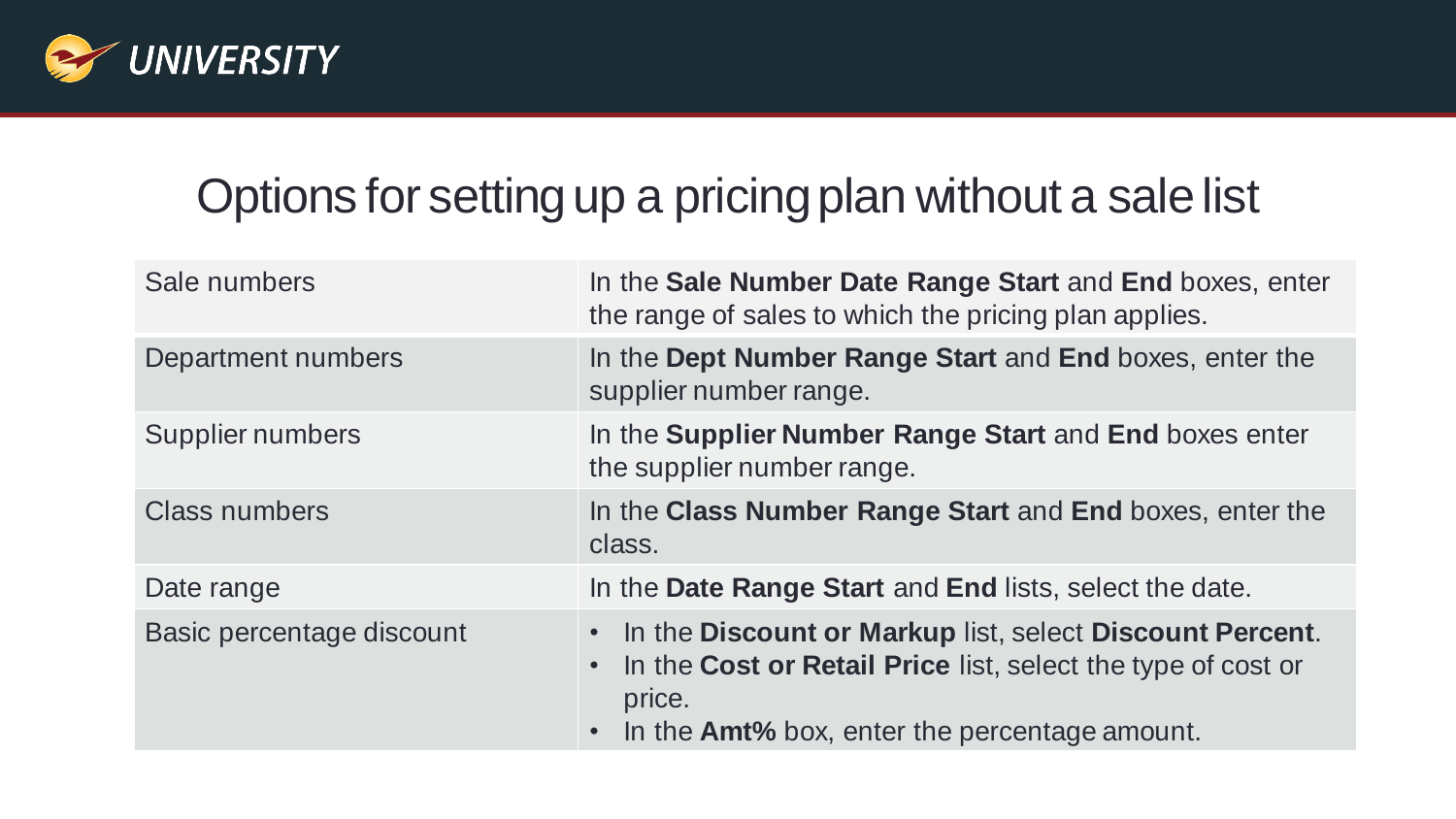

Next webinar:

## *Tips & Tricks: Managing Holiday Returns* December 7, 2021

Register: [portal.paladinpos.com/webinars](https://portal.paladinpos.com/webinars)